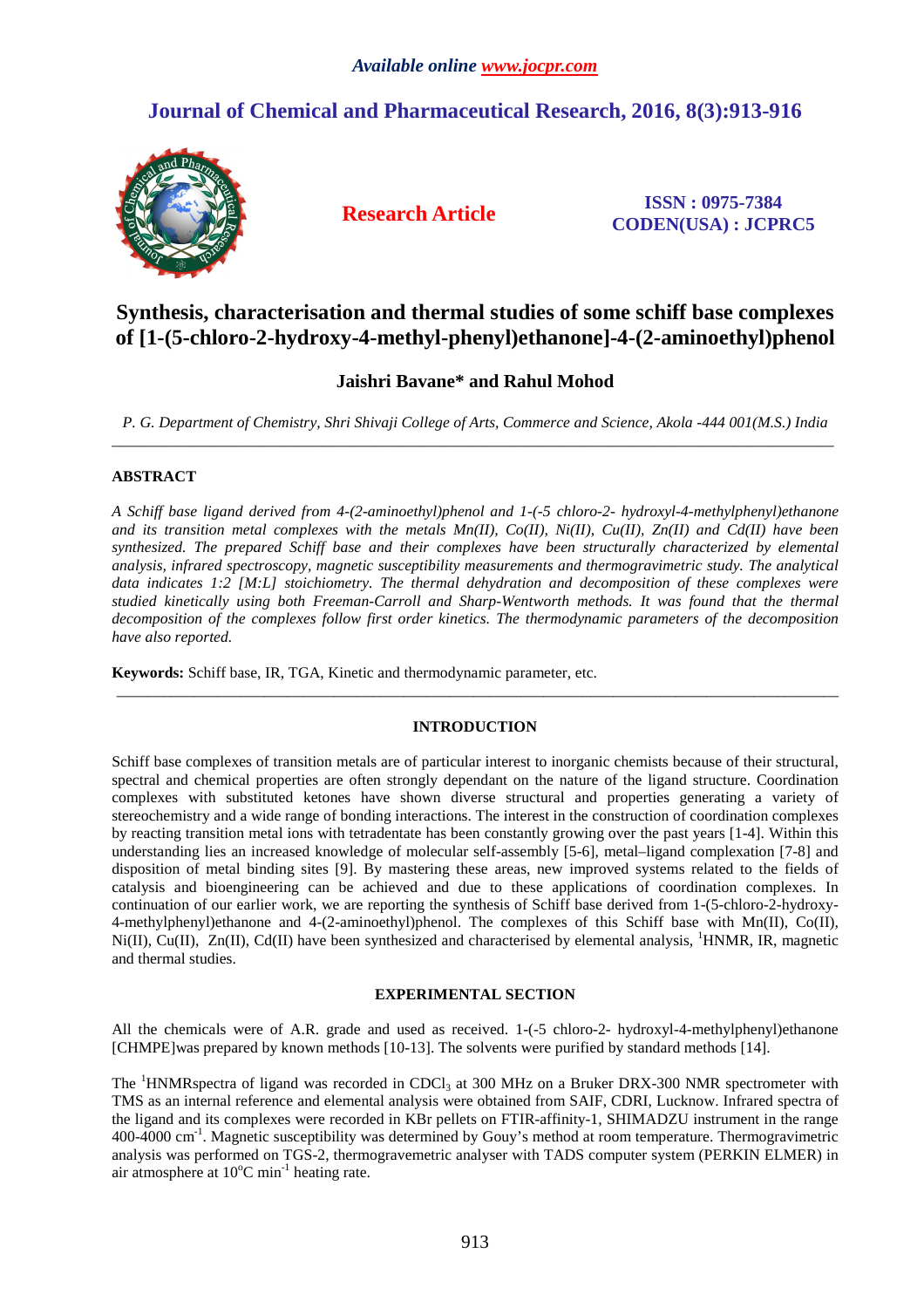## **Preparation of Schiff base ligand [CHMPEAEP]**

The Schiff base was synthesised by adding a ethanolic solution of [1-(5-chloro-2-hydroxy-4 methylphenyl) ethanone] (0.1 mole) to 4-(2-aminoethyl)phenol (0.1 mole). The reaction mixture was then refluxed on a water bath for about 2 hours. The condensation product was filtered and recrystallized from ethanol. The product was dried under vacuum to get light yellow precipitate (Yield 80%). The purity of the ligand was checked by elemental analysis and TLC using silica gel.

\_\_\_\_\_\_\_\_\_\_\_\_\_\_\_\_\_\_\_\_\_\_\_\_\_\_\_\_\_\_\_\_\_\_\_\_\_\_\_\_\_\_\_\_\_\_\_\_\_\_\_\_\_\_\_\_\_\_\_\_\_\_\_\_\_\_\_\_\_\_\_\_\_\_\_\_\_\_



1-(5-chloro-2 -hydroxy-4-methyl

phenyl)ethanone  $1-(5-\text{chloro-2-hydroxy-4-methyl})$ phenyl )ethanone 4-(2-aminoethyl)phenol

# $^{1}$ **H** NMR (300 MHz, CDCL<sub>3</sub>  $\delta$  in ppm)

Ligand shows a multiple in the region 7.2 ppm due to phenyl ring. The singlet observed at 6.72 ppm is suggested phenolic OH group in ligand. The triplet at  $3.81-3.00$  ppm may be described to the proton from the CH<sub>2</sub> in the ligand. The singlet observed at 2.13 ppm is suggested the  $-N=C$ - group in the ligand.

### **Preparation of Metal complexes**

To a ethanolic solution of Schiff base [CHMPEAEP](0.01 mole, 25 ml), a solution of respective metal acetates of [Mn(II), Co(II), Ni(II), Cu(II), Zn(II), Cd(II) ions] in ethanol (0.01 mole) was added drop wise with constant stirring. The reaction mixture was refluxed for 4-6 hours. The precipitated complexes were suction filtered, washed with ethanol and dried over fused calcium chloride. Yield**:** 50.70%, 55.80%, 70.20%, 63.22%, 59.78%, 68.32% for Mn(II),  $Co(II)$ ,  $Ni(II)$ ,  $Cu(II)$ ,  $Zn(II)$  and  $Cd(II)$  complexes respectively.

#### **RESULTS AND DISCUSSION**

The synthesized complexes are colored, stable and non hygroscopic solids and are insoluble in water, ethanol and methanol but soluble in DMF and DMSO. The analytical data indicates 1:2 (metal: ligand) stoichiometry for all the complexes**.** All the complexes are found to be non-electrolytes [15-16]. The time of reflux, colors and constituent of elements are reported in Table 1.

| S.             | Compound                                          | <b>Time of Reflux</b><br>in hours | <b>Colour</b>   | Elemental analysis % found (calcd). |                  |                |                |
|----------------|---------------------------------------------------|-----------------------------------|-----------------|-------------------------------------|------------------|----------------|----------------|
| N.             |                                                   |                                   |                 | M                                   |                  | н              | N              |
|                | <b>CHMPEAEP</b>                                   | 2                                 | Yellow          |                                     | 76.11<br>(76.02) | 6.71<br>(6.57) | 5.22<br>(5.00) |
| 2              | $[Mn$ (CHMPEAEP) <sub>2</sub> .2H <sub>2</sub> O] | 4                                 | Dark Brown      | 9.30<br>(9.15)                      | 69.03<br>(69.00) | 6.09<br>(6.00) | 4.70<br>(4.10) |
| 3              | [Co(CHMPEAEP),].2H, O                             | 6                                 | Pinkish Brown   | 9.91<br>(9.20)                      | 68.91<br>(67.75) | 5.05<br>(5.97) | 4.70<br>(4.00) |
| $\overline{4}$ | $[Ni$ (CHMPEAEP) <sub>2</sub> .2H <sub>2</sub> O] | 5                                 | Pale Green      | 9.61<br>(9.43)                      | 68.80<br>(68.35) | 6.07<br>(6.00) | 4.72<br>(3.95) |
| 5              | [Cu(CHMPEAEP) <sub>2</sub> ]                      | 4                                 | Dark Green      | 10.60<br>(10.00)                    | 68.00<br>(67.85) | 6.00<br>(5.93) | 4.66<br>(4.01) |
| 6              | $[Zn$ (CHMPEAEP) <sub>2</sub> ]                   | 6                                 | Yellowish White | 10.81<br>(10.50)                    | 68.88<br>(68.02) | 5.99<br>(5.48) | 4.65<br>(4.00) |
| $\overline{7}$ | $[Cd$ (CHMPEAEP) <sub>2</sub> ]                   | 6                                 | Opaque          | 17.28<br>(17.00)                    | 62.96<br>(62.00) | 5.55<br>(4.95) | 4.32<br>(3.99) |

**Table 1: Analytical Data of CHMPEAEP and its Complexes** 

#### **IR Spectral Study**

Comparison of IR spectra of Schiff base ligand with that of its metal complexes has been adopted to determine the co-ordinating atoms of the ligand to metal ions. From IR spectrum of the ligand, the absorption band at 1620 is due to the absorption of imino group –CH=N- stretching. –OH chelate stretching disappeared in ligand. The imine stretching is shifted to lower frequencies in metal complexes [17-18]. The ligand spectrum showed bands at 3300  $cm<sup>-1</sup>$  assignable may be due to hydrogen bonded phenolic –OH stretching which was absent in the spectra of the complexes. An intense ligand band at about 1259 cm<sup>-1</sup> (phenolic C–O) was shifted to higher frequencies in the complexes. This suggests deprotonation of the phenolic –OH group after it's chelation with the metal ion [18-20]. The appearance of a broad band around 3320 in the spectra of the complexes suggests the presence of coordinated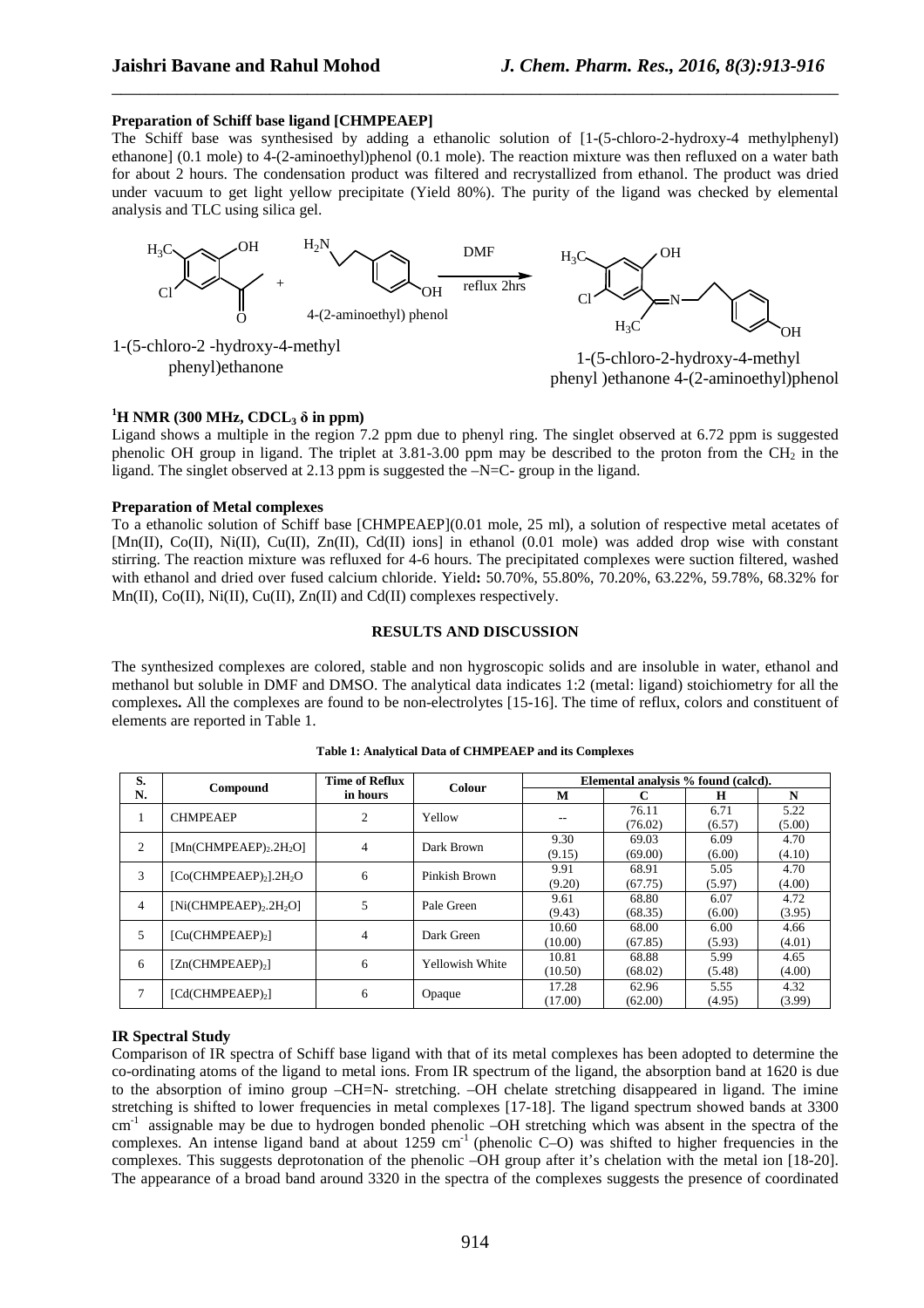water in Mn(II) and Ni(II) complexes while broad band at  $3425 \text{ cm}^{-1}$  in Co(II) may be due to lattice water in the complex. New bands of week intensity at 583-669 cm<sup>-1</sup> and 418-424 cm<sup>-1</sup> in the metal complexes were assigned to the  $v(M-O)$  and  $v(M-N)$  modes, respectively [21-23].

\_\_\_\_\_\_\_\_\_\_\_\_\_\_\_\_\_\_\_\_\_\_\_\_\_\_\_\_\_\_\_\_\_\_\_\_\_\_\_\_\_\_\_\_\_\_\_\_\_\_\_\_\_\_\_\_\_\_\_\_\_\_\_\_\_\_\_\_\_\_\_\_\_\_\_\_\_\_

#### **Thermal study and Magnetic study**

The thermogravimetric analyses (TGA) of the Schiff base ligand and its chelates is used to get information about the thermal stability of these new complexes. In the present investigation, heating rates were suitably controlled at  $10^{0}C$  $min^{-1}$  under nitrogen atmosphere, and the weight loss was measured from the ambient temperature up to 700 $^0C$ . The presence of water molecule suggested from IR spectra is confirmed by TG analysis. Thermal decomposition results reveal that all the metal complexes decompose gradually. The observed weight losses of  $Mn(II)$  and  $Ni(II)$ complexes between 140-240 <sup>o</sup>C are 9.00% and 8.47% respectively could be correlated with the removal of two coordinated water molecules. The observed magnetic moment of  $Mn(II)$  and  $Ni(II)$  complexes found to be 5.38 and 3.21 B.M., indicating octahedral environment around central metal ion. The TG curve of Cu(II), Zn(II) and Cd(II) complexes show stable plateau upto 220  $\rm{^0C}$  indicating absence of coordinated or lattice water molecule from the metal complexes. The magnetic moment value of Cu(II) complex is found to be 1.72 B.M which is well within the expected range of square planar complexes. For Co(II) complex the magnetic moment value i.e. 2.42 B.M. is lower than those expected for square planar geometry. This lowering in magnetic moment value shows subnormal character of complex due to antiferromagnetic exchange [24]. Complete decomposition of metal takes place in two steps. In the first step of decomposition in the temperature range  $220-380^{\circ}$ C, indicate the decomposition of free part of ligand. In the second stage, major loss occurs between  $410-600^{\circ}$ C, due to complete elimination of organic ligand molecule and subsequent slow oxidation. The remaining residue of the complexes at  $600-710^{\circ}$ C corresponds to respective metal oxides [25].

The decomposition reaction of the anhydrous compounds (dehydration step was excluded) was subjected to nonisothermal kinetic studies. Various kinetic and thermodynamic parameters such as activation energy (E), half decomposition temperature (DH), frequency factor (Z), entropy change (**∆**S) and free energy change (**∆**F) were calculated from TG data as shown in the Table 3.The kinetic parameter i.e. energy of activation has been calculated by Freeman–Carroll [26] and sharp-Wentworth [27] methods. The values of kinetic parameters obtained by both methods are reasonable and quite consistent which indicate the similar types of chemical changes take place in all complexes [28]. Generally with decreasing the value of *E* the value of *Z* increase and the higher value of activation energy suggest the higher stability. Higher value of *E* (activation energy) and lower values of *Z* (frequency factor) favours the reaction to proceed slower than normal. The large negative values of entropy change and small *Z* suggest that the transition state is in highly ordered state than the individual reactants and the reactions are slower than normal [29]. Thermal stability of complexes follows the order  $Cd(\Pi) > Co(\Pi) > Zn(\Pi) > Mn(\Pi) > Ni(\Pi) > Cu(\Pi)$ .

| <b>S.N.</b> | Compound                                          | $DH(^0C)$ | ueff.   | $E(kJmol^{-1})$ |       | z          | - $\Delta S$                                 | ΛF               |
|-------------|---------------------------------------------------|-----------|---------|-----------------|-------|------------|----------------------------------------------|------------------|
|             |                                                   |           | (B.M.)  | F-C             | $S-W$ | $(S^{-1})$ | $(JK^{\text{-}1}\,\mathrm{mol}^{\text{-}1})$ | $(kJ \mod^{-1})$ |
| 1.          | <b>CHMPEAEP</b>                                   | 272       | $- - -$ | 6.12            | 5.69  | 95.32      | 218.12                                       | 125.25           |
| 2.          | $[Mn$ (CHMPEAEP) <sub>2</sub> .2H <sub>2</sub> O] | 425       | 5.38    | 18.30           | 16.20 | 221.10     | 238.21                                       | 217.21           |
| 3.          | $[Co(CHMPEAEP)_2]$ .2H <sub>2</sub> O             | 465       | 2.42    | 9.63            | 8.13  | 163.03     | 222.32                                       | 138.23           |
| 4.          | $[Ni$ (CHMPEAEP) <sub>2</sub> .2H <sub>2</sub> O] | 395       | 3.21    | 6.01            | 4.98  | 160.36     | 332.10                                       | 115.20           |
| 5.          | [Cu(CHMPEAEP) <sub>2</sub> ]                      | 370       | 1.72    | 9.99            | 8.88  | 200.36     | 200.10                                       | 170.68           |
| 6.          | $[Zn$ (CHMPEAEP), $]$                             | 450       | $- - -$ | 10.15           | 9.35  | 195.78     | 242.30                                       | 142.58           |
| 7.          | <b>[Cd (CHMPEAEP)</b> , 1                         | 470       |         | 17.89           | 15.25 | 222.96     | 214.12                                       | 389.89           |

**TABLE 2: Thermal decomposition data of CHMPEAEP and its complexes** 

*F-C = Freeman-Carroll, S-W = Sharp-Wentworth, DH - Half Decomposition temp.* 

#### **Acknowledgment**

The authors are greatly thankful to SAIF CDRI, Lucknow for providing NMR Spectra and SAIF Cohin (Kerala) for providing diffused reflectance spectra and recording TGA analysis. Also thankful to The Principal, Shri Shivaji college of Arts, Commerce and Science Akola for providing necessary facilities and encouragement.

## **REFERENCES**

[1] H Nora; A Al-Sha. *Molecule*, **2007**, 12,1080-91.

[2] SM Abdallah; MA Zayed; GG Mohamad. *Arab J Chem.,***2010**, 3, 103-13.

[3] F Hamurcu; AB Gunduzalp; S Cete; B Erk . *Trans Met Chem.,***2008,** 33,137-41.

[4] ACukurovali;IYilmaz;HOzmen..*Trans Met Chem.,***2002**,27,171–6.

[5] MSMasar; NCGianneschi;CGOleveri; CLStern; STNguyen; CAMirking. *J Am Chem Soc.*, **2007**,129,10149–58.

[6] MAsadi;HSepehrpour; KMohammadi. *J Serb Chem Soc.,***2011**,76,63–74.

[7] HSSeleem;BAEl-shetary; SMEKhalil; M.Shebl. .*J Serb Chem Soc.,***2003**,68,729–48.